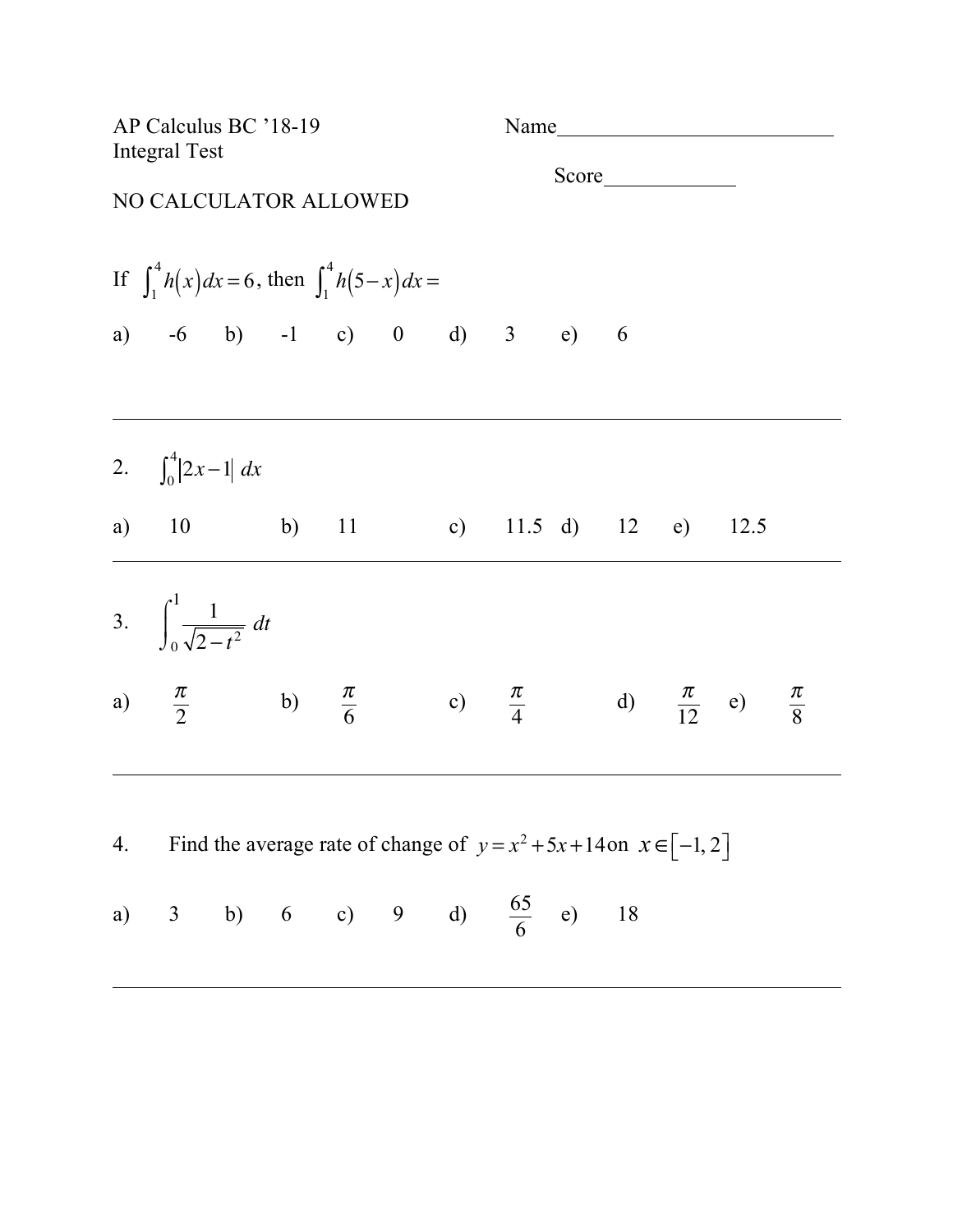

5. The graph of the function *f* shown above consists of two line segments. If *g*  is the function defined by  $g(x) = \int_{-1}^{x} f(t) dt$ , then  $g(-2) =$ 

a)  $-2$  b)  $-1$  c) 0 d) 1 e) 2

6. For  $t \ge 0$  hours, *H* is a differentiable function of t that gives the temperature, in degrees Celsius, at an Arctic weather station. Which of the following is the best interpretation of  $H'(24)$ ?

- a) The change in temperature during the first day.
- b) The change in temperature during the  $24<sup>th</sup>$  hour.
- c) The average rate at which the temperature changed during the 24<sup>th</sup> hour.
- d) The rate at which the temperature is changing during the first day.
- e) The rate at which the temperature is changing at the end of the  $24<sup>th</sup>$  hour.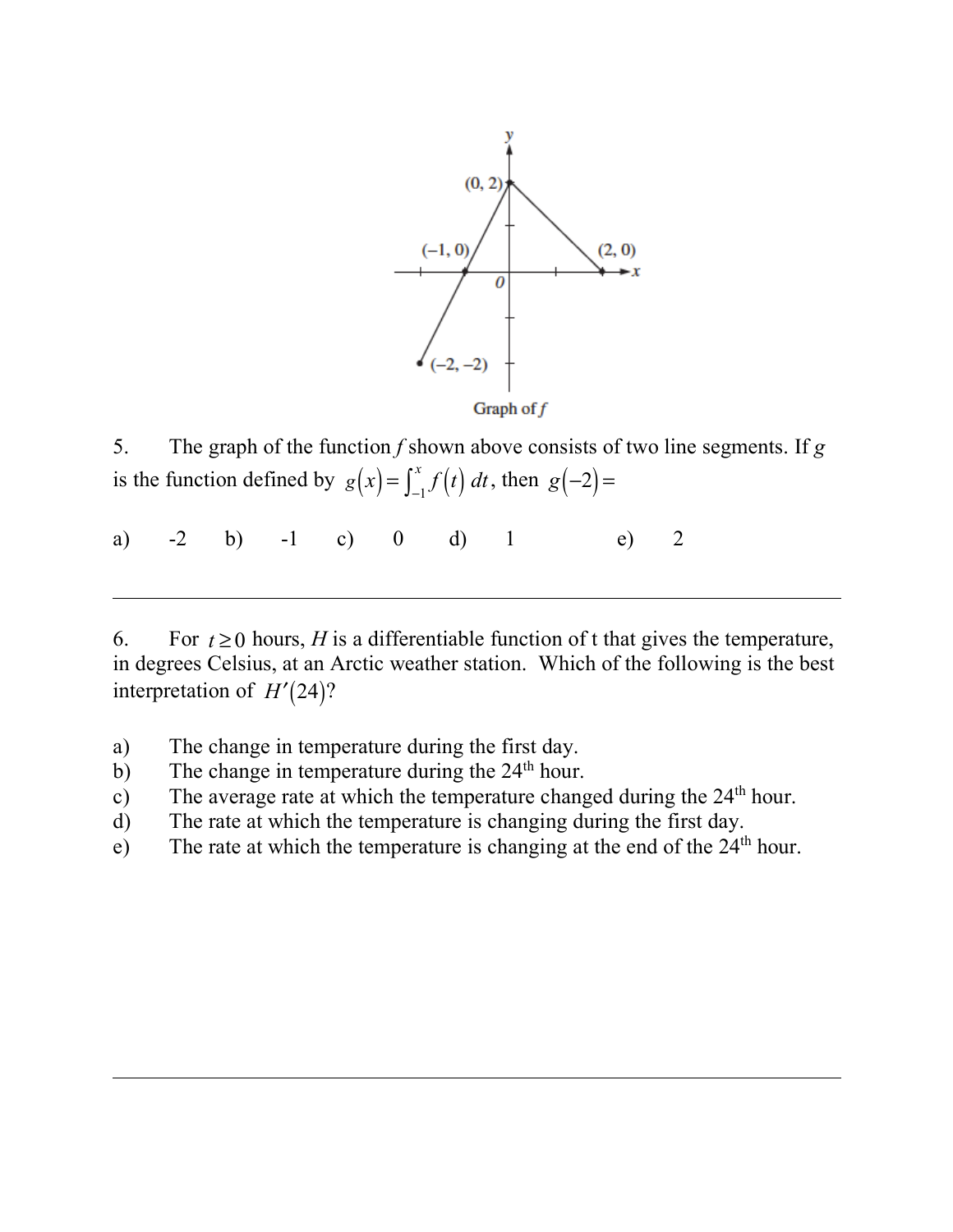| 7. | The following table lists the known values of a function $f(x)$ . |  |  |  |  |  |  |  |
|----|-------------------------------------------------------------------|--|--|--|--|--|--|--|
|----|-------------------------------------------------------------------|--|--|--|--|--|--|--|

| $\mathbf{v}$<br>$\mathcal{N}$ |  | I 4 | $\cdot$ $\sim$ |
|-------------------------------|--|-----|----------------|

If the Midpoint Riemann Sum is used to approximate  $\int_1^5 f(x) dx$  the result is

a) 3.7 b) 4.5 c) 4.6 d) 5.2

e) none of these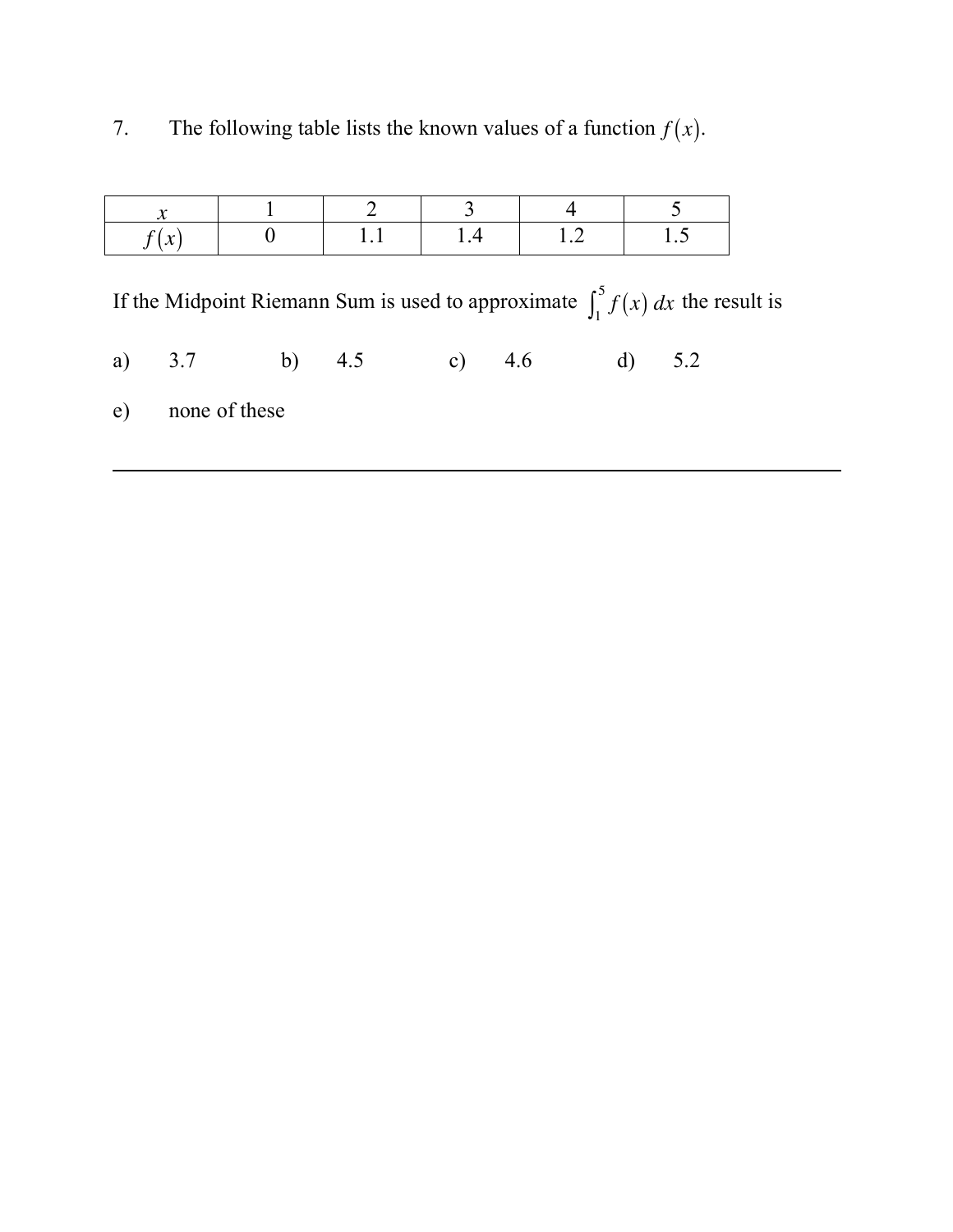AP Calculus BC '18-19 Name Integral Test

Score
<u>
Score</u>

CALCULATOR ALLOWED Directions: Show all work. Do not use math 9.

1. 
$$
\int_0^{\pi/6} \left(\tan 3x + \frac{x}{4 + x^2}\right) dx
$$
. Show the anti-derivatives.

2. Find the average value of  $y = \frac{4}{x} \ln^3 x$  on  $x \in [1, e]$ . Show the anti-derivative.  $\frac{4}{x} \ln^3 x$  on  $x \in [1, e]$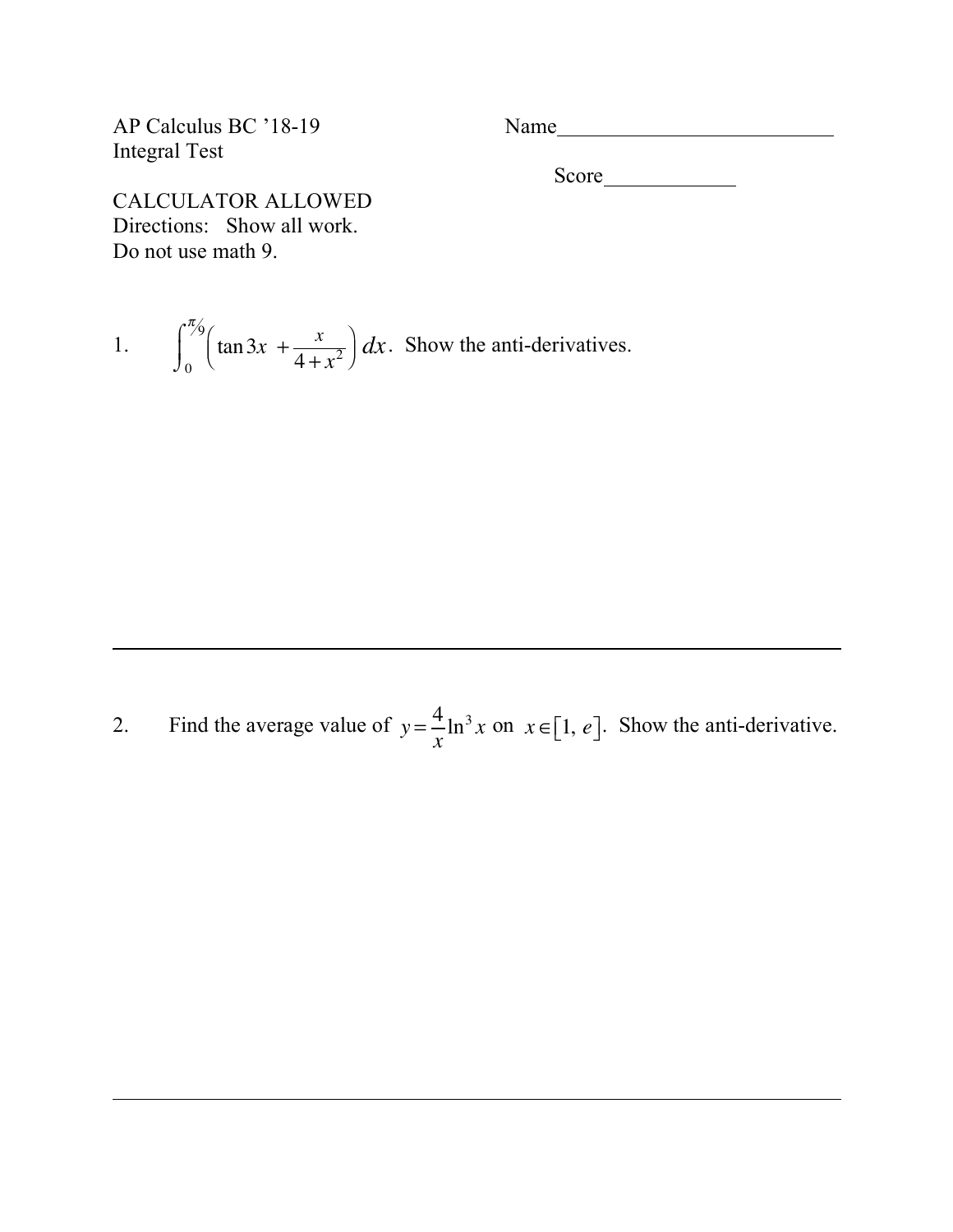Find the area between  $y = xe^{3x^2}$  and the x-axis on  $x \in [-2, 1]$ . Show the  $3.$ anti-derivative.

Find the area on  $x \in [0, 2]$  under  $f(x) = \frac{1}{x^2 + 9} + \sin 4x$ . Show the anti- $4.$ derivative.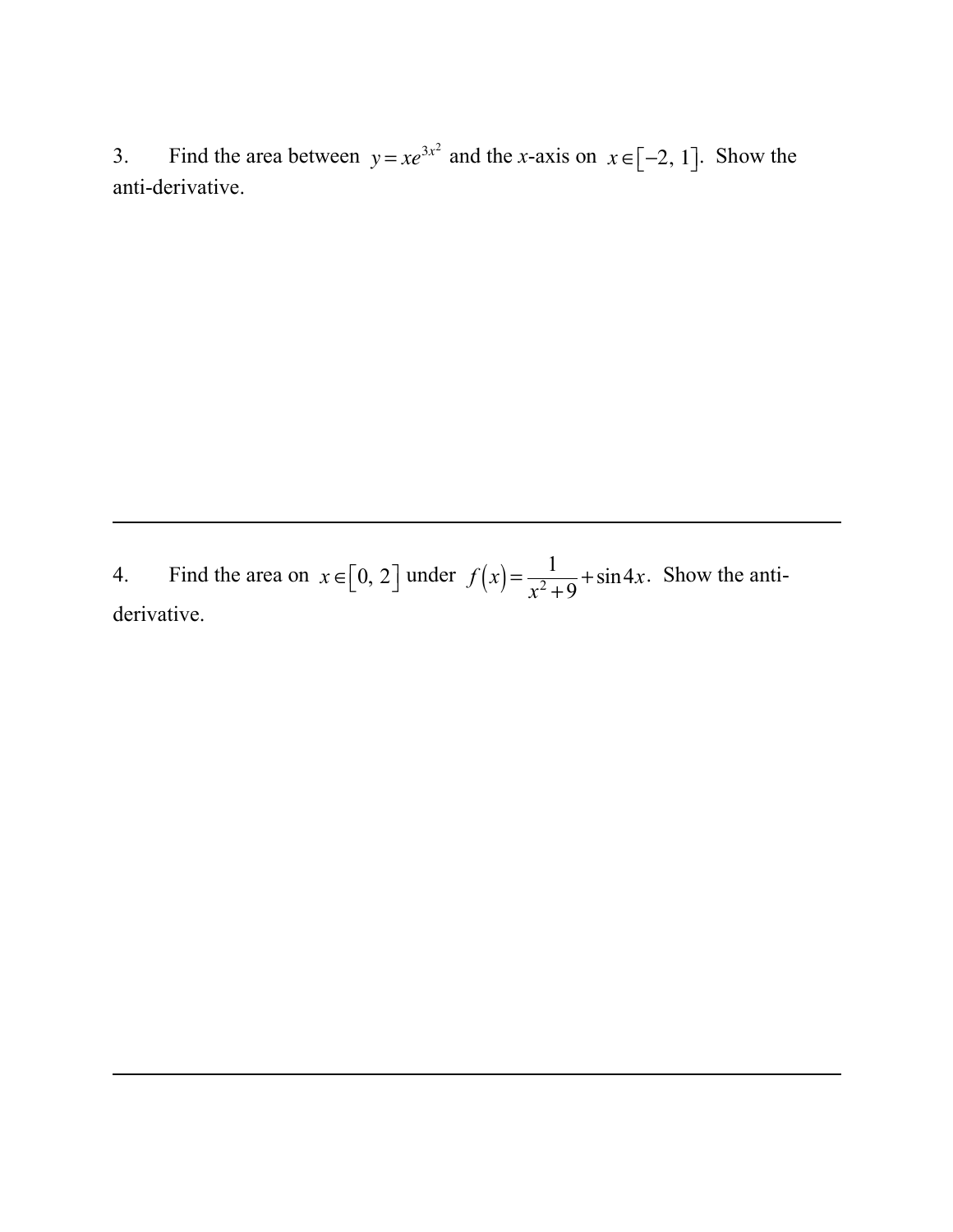5. When a certain grocery store opens, it has 50 pounds of bananas on a display table. Customers remove bananas from the display table at a rate modeled by

$$
f(t) = 10 + .8t \sin\left(\frac{t^3}{100}\right)
$$
 for  $0 < t \le 12$ ,

where  $f(t)$  is measured in pounds per hour and *t* is the number of hours after the store opened. After the store has been open for three hours, store employees add bananas to the display table at a rate modeled by

$$
g(t) = 3 + 2.4 \ln(t^2 + 2t) \text{ for } 3 < t \le 12,
$$

where  $g(t)$  is measured in pounds per hour and *t* is the number of hours after the store opened.

a) How many pounds of bananas are removed from the display table during the first 2 hours the store is open?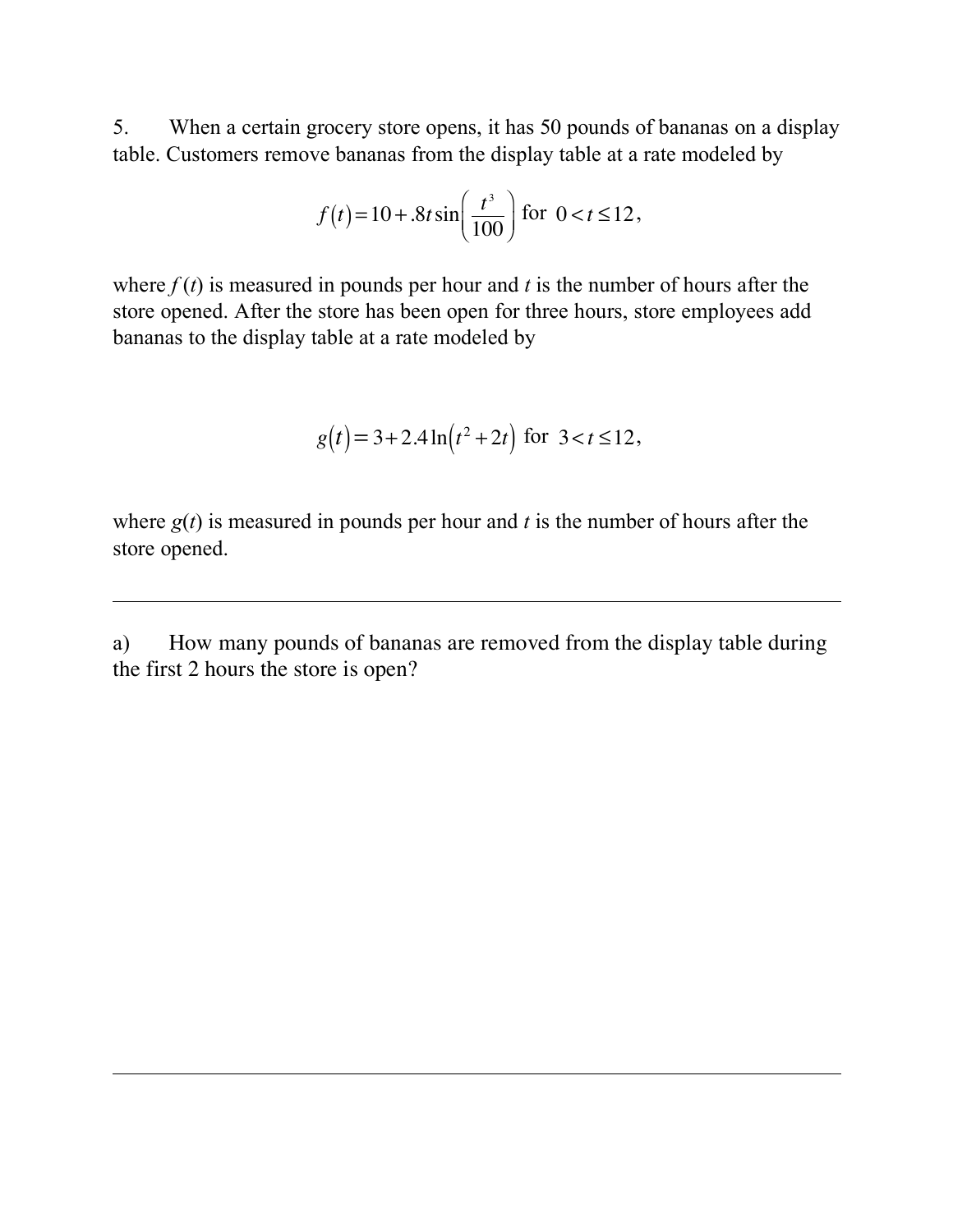b) Find  $f'(7)$ . Using correct units, explain the meaning of  $f'(7)$  in the context of the problem.

c) Is the number of pounds of bananas on the display table increasing or decreasing at time  $t = 5$ ? Give a reason for your answer.

.

d) How many pounds of bananas are on the display table at time  $t = 8$ ?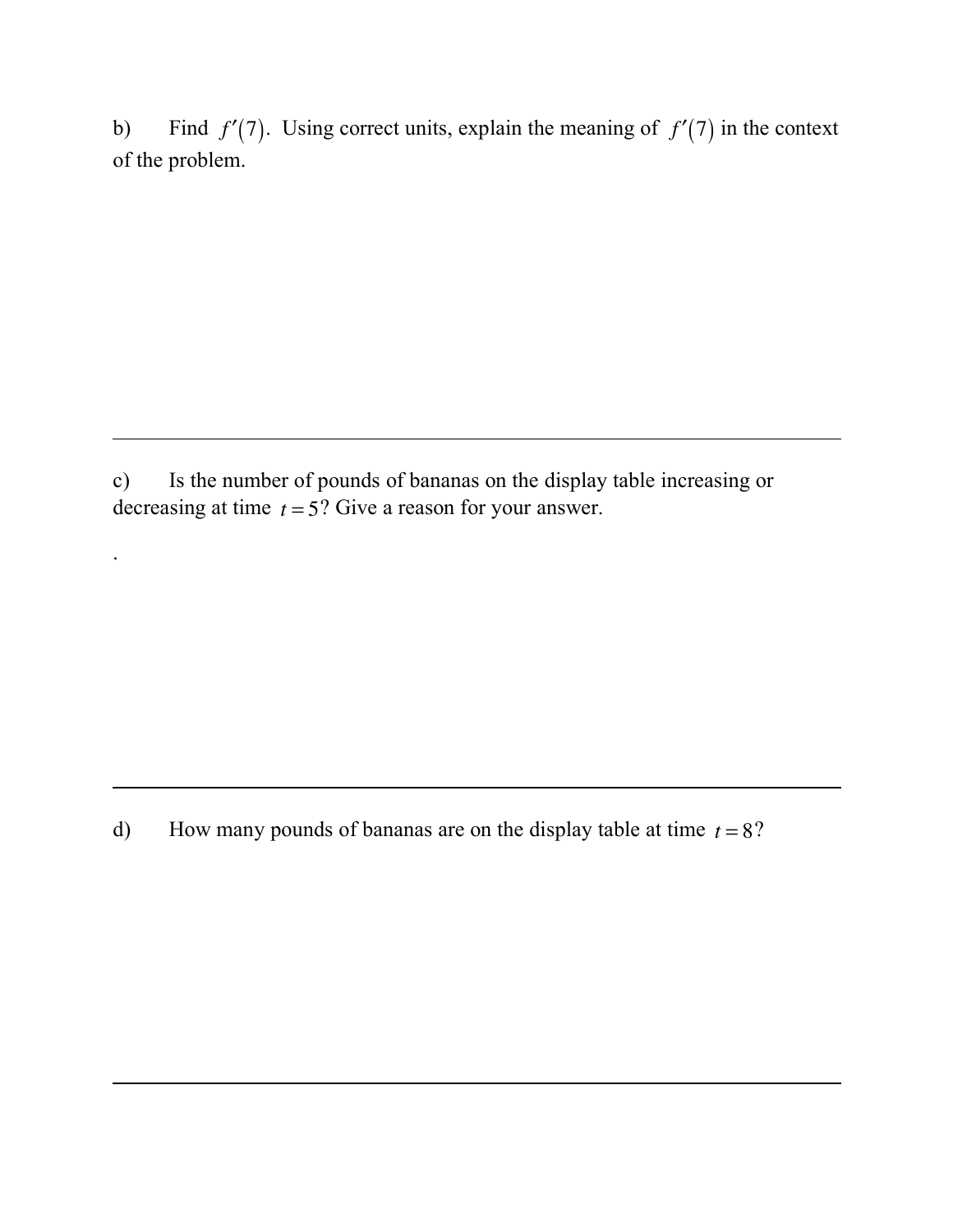6. The graph of  $f'(x)$ , defined on  $x \in [-5, 5]$ , is shown below.  $f'(x)$  consists of two semi-circles and two line segments.



Also, let  $f(2)=3$ .

a) For −5< *x*<5, find all values *x* at which *f* has a relative maximum. Justify your answer.

b) Write the equation of the line tangent to  $f(x)$  at  $x = 2$ .